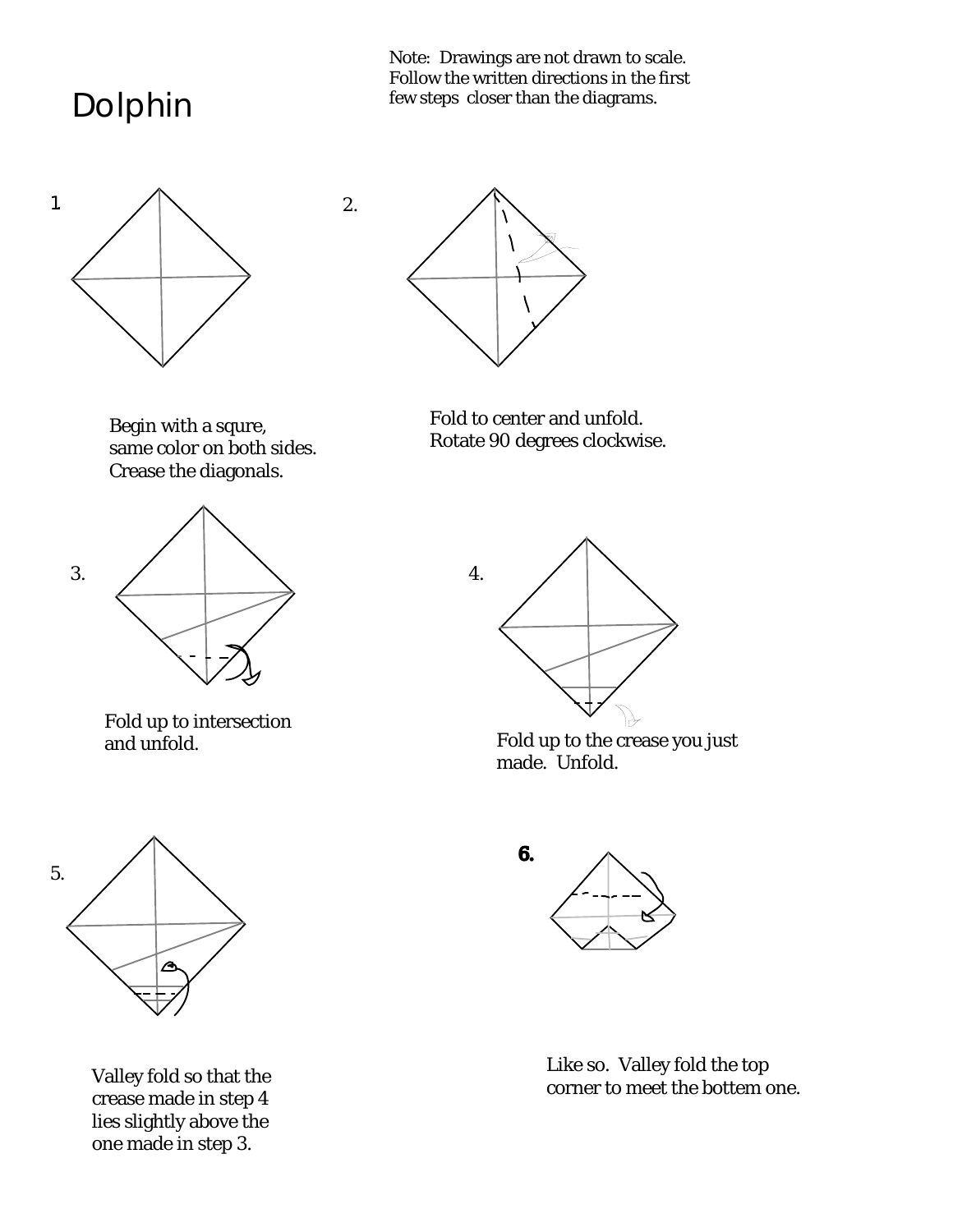7.



Valley fold the left so that a) The edges on top line up. b) The fold creates a 90 degree angle on bottom.



8.

Valley fold to bisect lower angle. Unfold steps 7 and 8, and repeat them on the rights.

10.



Your model should look something like this. The next few steps will deal with the tail.

9.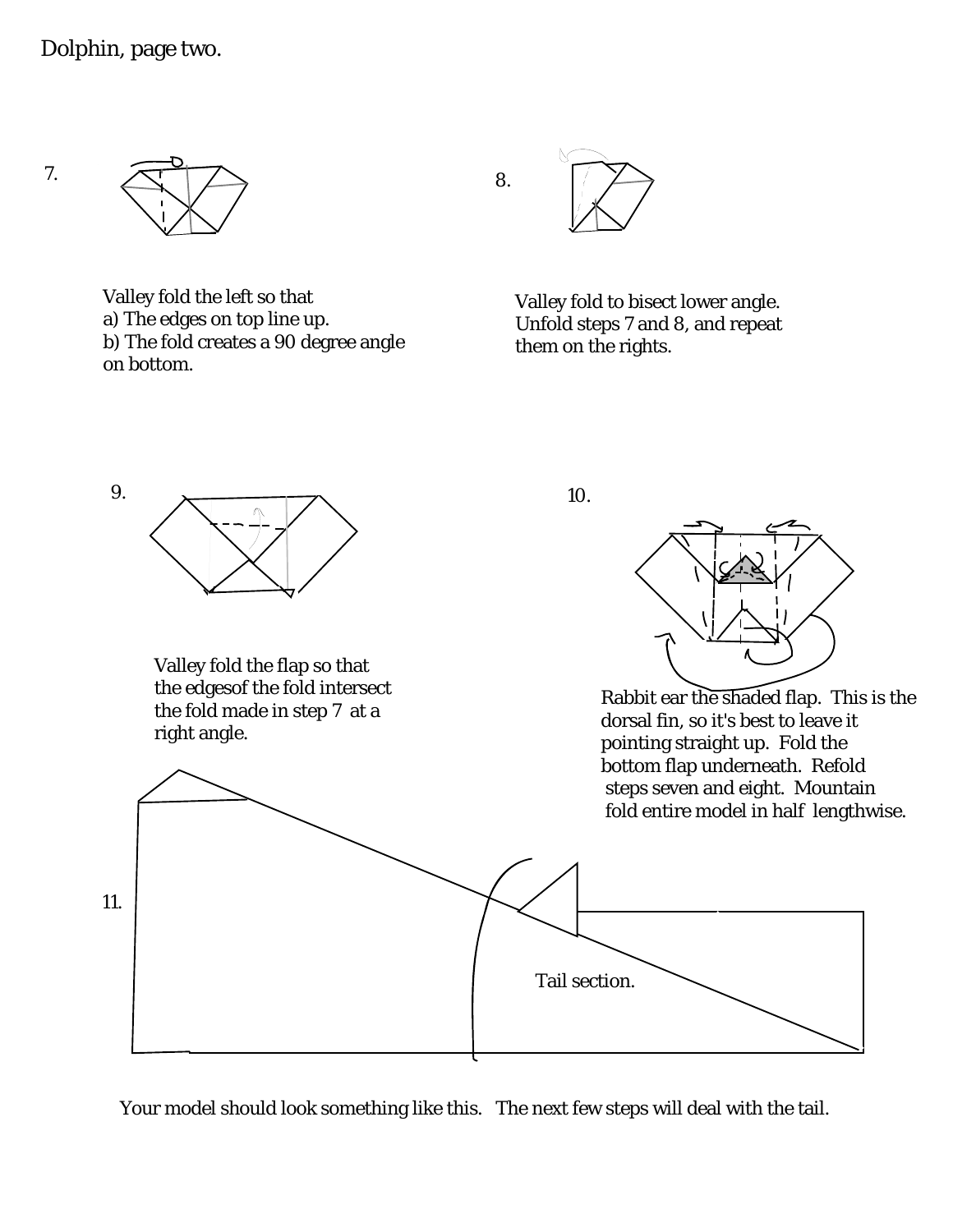## Dolphin, page three.



Inside reverse fold the shaded area down. There is a little triangle pointing up inside the dorsal fin. Reverse fold this along with the rest.



Inside reverse fold the shaded flap up.



Inside reverse fold the shaded flap down.

16.



Reverse fold the tail, repeat behind.



Top veiw of tail. Gently mountain fold to curve the ends.



Squash fold to form tail, repeat behind.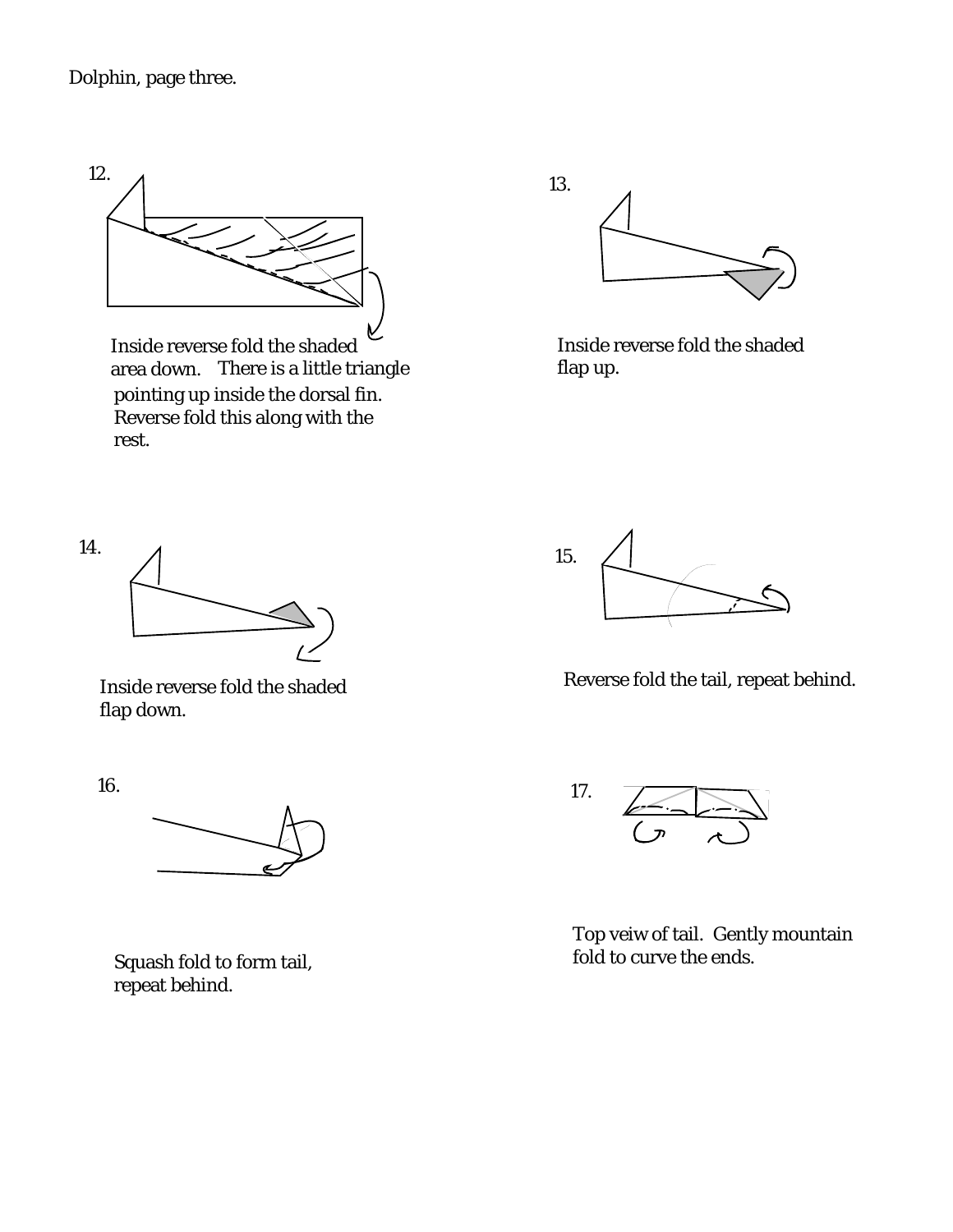Dolphin, page four.



20.



Only the first and middle layers are shown. Valley fold down.



Dorsal fin is not shown. Spread sink; the top of the spread should lie along the top edge of the midle of the model.



Bisect the corner of the flap you just folded up with a reverse fold. Steps 21 and 22 help separate the fin from the body.





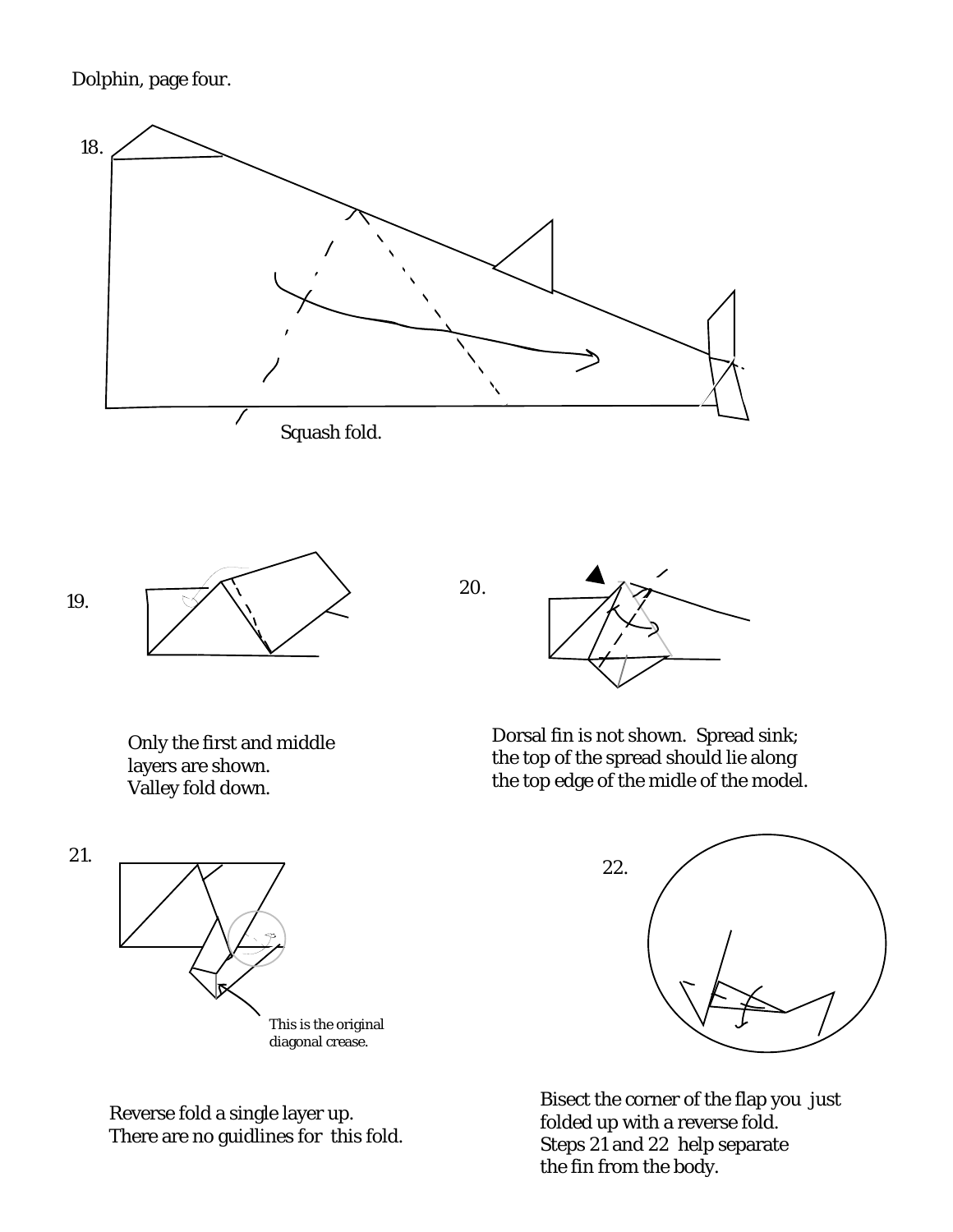

This is a judgement fold. The grey line is a mountain fold which lies along an edge. Swivel until angle "a" is about 80 degrees wide. Details of the fin.<br>
Inside reverse fold flap "b"



to line up with edge "a". Mountain fold "c". Turn over.



Reverse fold.

 $\widehat{\bigcirc}$ 25.

Swivel in half. The gray is a mountain fold that lies on an edge. Turn over.



Reverse fold. This fold IS assymetrical.



27.

Fold over and tuck into fin. Closed-sink the other end to narrow it.

Completed fin. Repeat steps 18-27 behind.